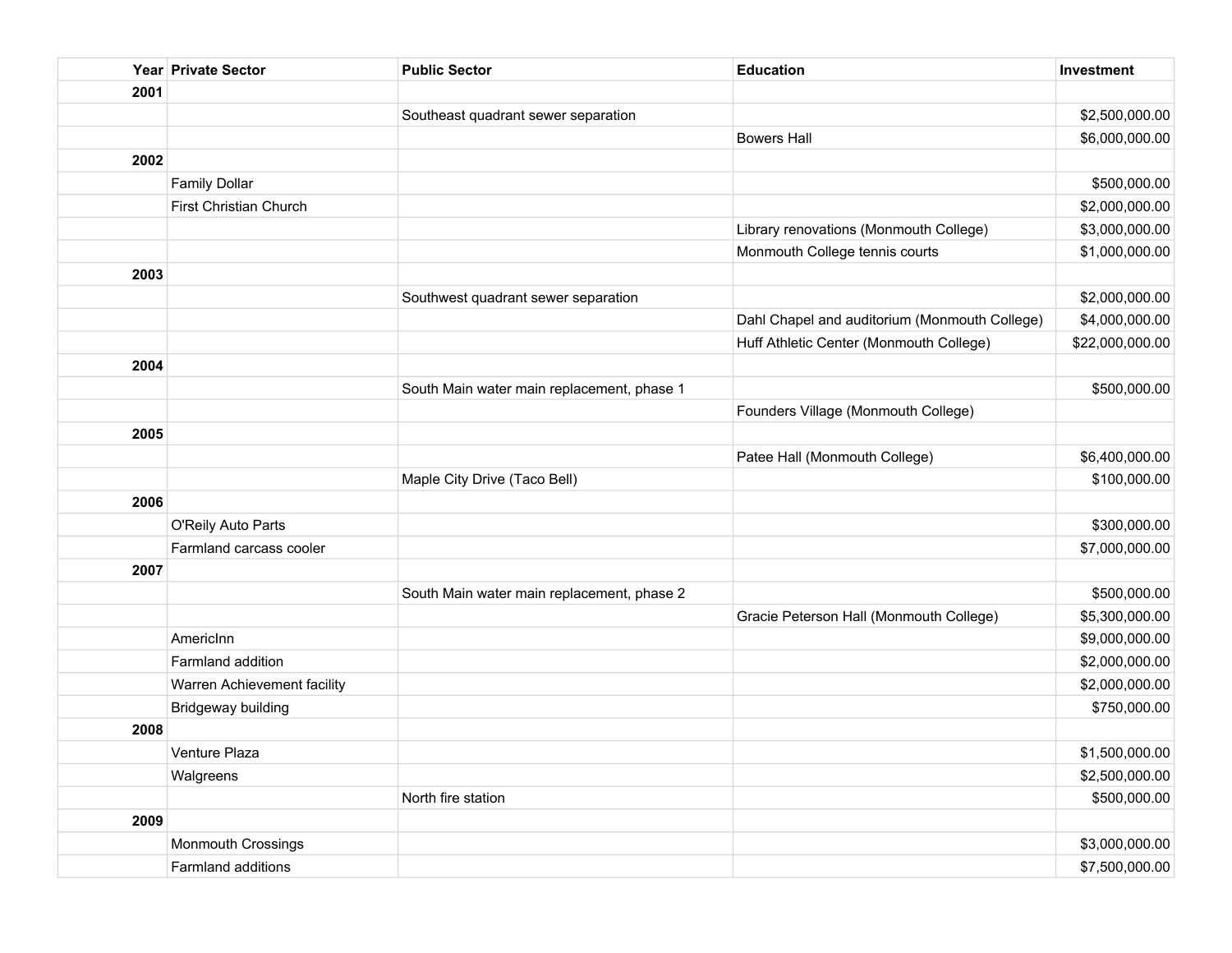|      | <b>Dollar General</b>                |                                | \$1,500,000.00                                                    |
|------|--------------------------------------|--------------------------------|-------------------------------------------------------------------|
|      | County Market expansion              |                                | \$2,800,000.00                                                    |
|      |                                      |                                | April Zorn Memorial Stadium and Bobby Woll Memo<br>\$4,200,000.00 |
|      |                                      | New wastewater treatment plant | \$17,000,000.00                                                   |
|      |                                      | Public safety building         | \$1,200,000.00                                                    |
| 2010 |                                      |                                |                                                                   |
|      | <b>Big River Resources expansion</b> |                                | \$4,000,000.00                                                    |
|      | <b>Alliance Medical</b>              |                                | \$900,000.00                                                      |
|      | Farmland new harvest floor           |                                | \$10,000,000.00                                                   |
|      | IH Mississippi Valley Credit Union   |                                | \$500,000.00                                                      |
|      | Prairie Point Housing                |                                | \$11,000,000.00                                                   |
|      | Petey's Pub & Grill                  |                                | \$350,000.00                                                      |
| 2011 |                                      |                                |                                                                   |
|      |                                      | Alpha Xi Delta sorority house  | \$2,000,000.00                                                    |
|      |                                      | Pump station rebuild           | \$2,000,000.00                                                    |
| 2012 |                                      |                                |                                                                   |
|      | Farmland new cooler                  |                                | \$2,000,000.00                                                    |
|      | <b>OSF Rural Health Clinic</b>       |                                | \$7,000,000.00                                                    |
|      | Jamieson Center                      |                                | \$1,200,000.00                                                    |
|      | 1st Farm Credit Services             |                                | \$4,000,000.00                                                    |
|      | Riverland FS improvements            |                                | \$1,100,000.00                                                    |
|      | <b>Bruce Foote remodel</b>           |                                | \$800,000.00                                                      |
|      | <b>GHAS</b> facility                 |                                | \$800,000.00                                                      |
|      | Cottage clinic                       |                                | \$500,000.00                                                      |
|      | Cananaugh Motors remodel             |                                | \$120,000.00                                                      |
|      | Casey's addition                     |                                | \$600,000.00                                                      |
|      |                                      | Anaerobic lagoon renovation    | \$500,000.00                                                      |
|      |                                      | 1st Street water main          | \$125,000.00                                                      |
|      |                                      | Phosphorous removal plant      | \$1,750,000.00                                                    |
| 2013 |                                      |                                |                                                                   |
|      | McGuire & Davies Funeral Home        |                                | \$1,500,000.00                                                    |
|      | <b>Maple City Apartments</b>         |                                | \$2,500,000.00                                                    |
|      | McDonald's renovation                |                                | \$1,200,000.00                                                    |
|      | Savalot renovation                   |                                | \$150,000.00                                                      |
|      | Danny's Tap                          |                                | \$450,000.00                                                      |
|      |                                      |                                | Center for Science and Business<br>\$42,000,000.00                |